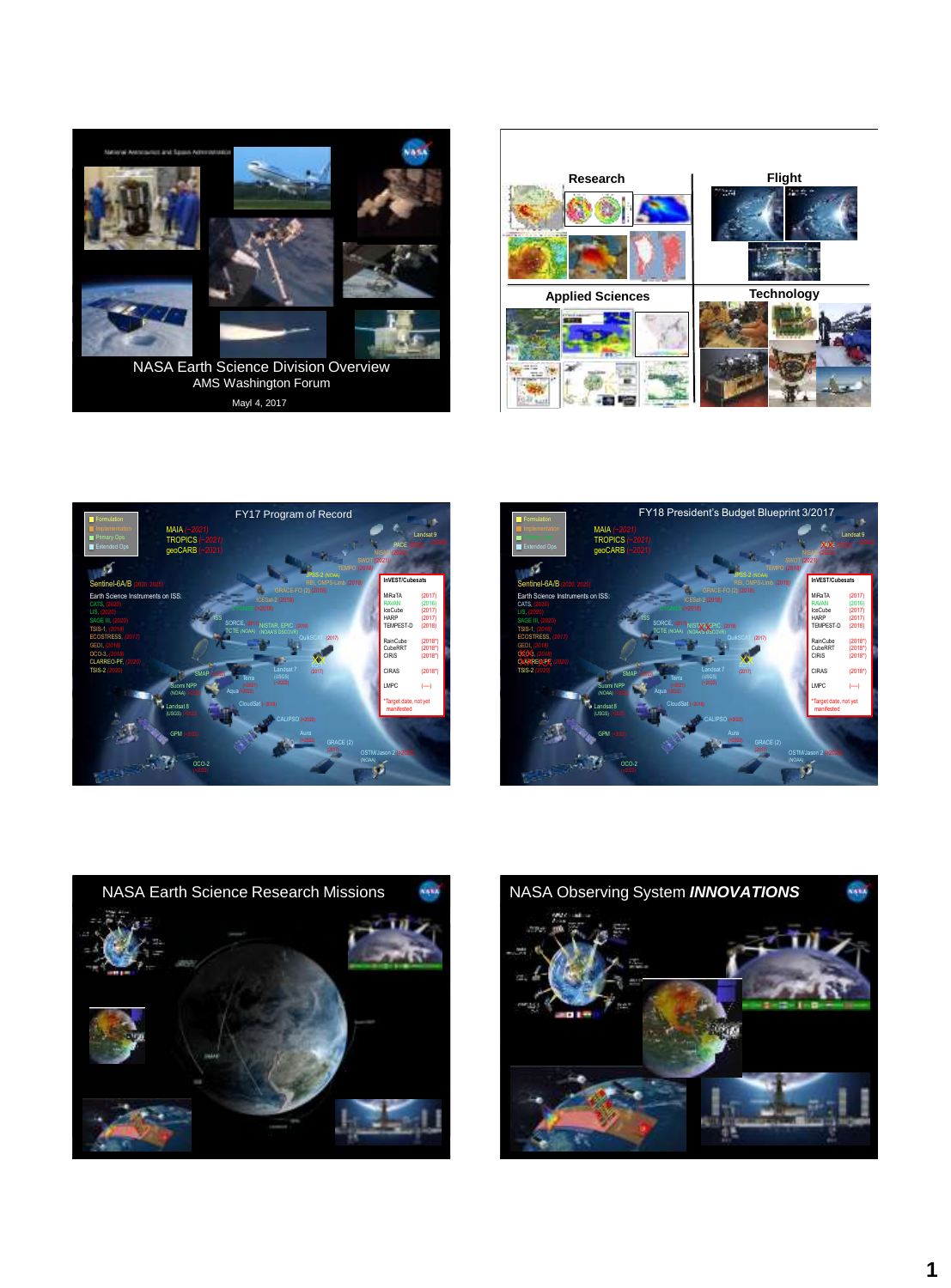



Harmonized Landsat / Sentinel-2 Products Laramie County, WY